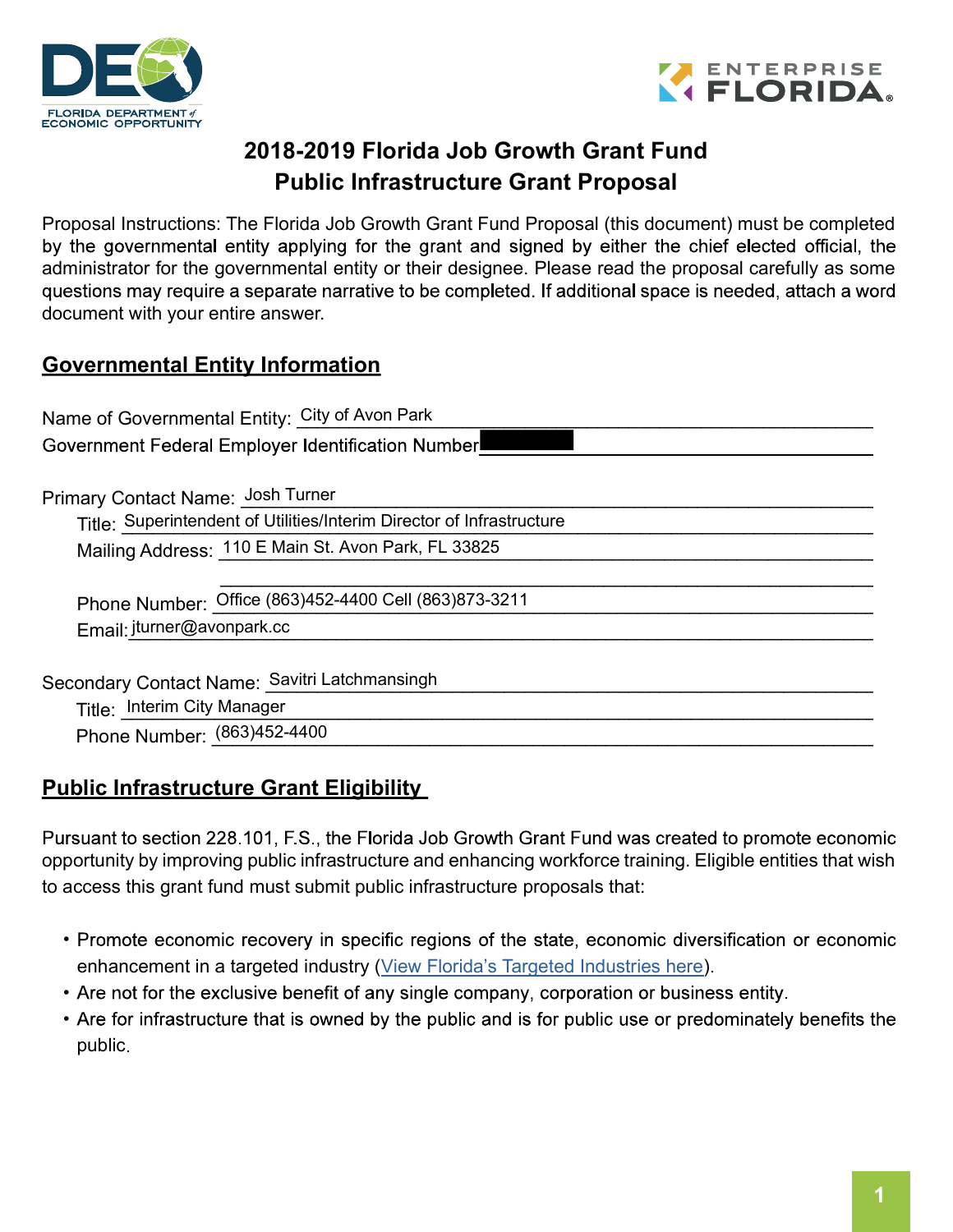#### 1. Program Requirements:

(If additional space is needed, attach a word document with your entire answer.)

Each proposal must include the following information describing how the project satisfies eligibility requirements listed on page 1.

- A. Provide a detailed description of the public infrastructure improvements. This project consists of extending 12" water distribution lines for approximately 2.25 miles and 8" sewer force main for approximately 2 miles.
- **B.** Provide location of public infrastructure, including physical address and county of project. The project is located within Highlands County, the infrastructure is owned by the City of Avon Park. The public infrastructure will be located within public right of way.
- **C.** Is this infrastructure currently owned by the public?  $\Box$  Yes  $\Box$  No

If no, is there a current option to purchase or right of way provided to the County?

The infrastructure is owned by the City of Avon Park, however, the City provides service outside the City limits.

D. Provide current property owner.

All property that will be utilized for this project will be located within public right of way.

**E.** Is this infrastructure for public use or does it predominately benefit the public?

| $\bullet$ Yes | $\Omega$ No |  |
|---------------|-------------|--|
|               |             |  |

 $\overline{O}$  Yes  $\overline{O}$  No

This project benefits the public, as the City serves the public.

F. Will the public infrastructure improvements be for the exclusive benefit of any single company, corporation or business entity?

The improvements will not be for the exclusive benefit of any single company. The infrastructure improvements will benefit the current businesses that will be included in the service area. There are also businesses that are either recently approved or going through the approval process that will be in the service area. The properties adjacent to the utility extensions are zoned for business/industry and the City sees this area as a high growth area.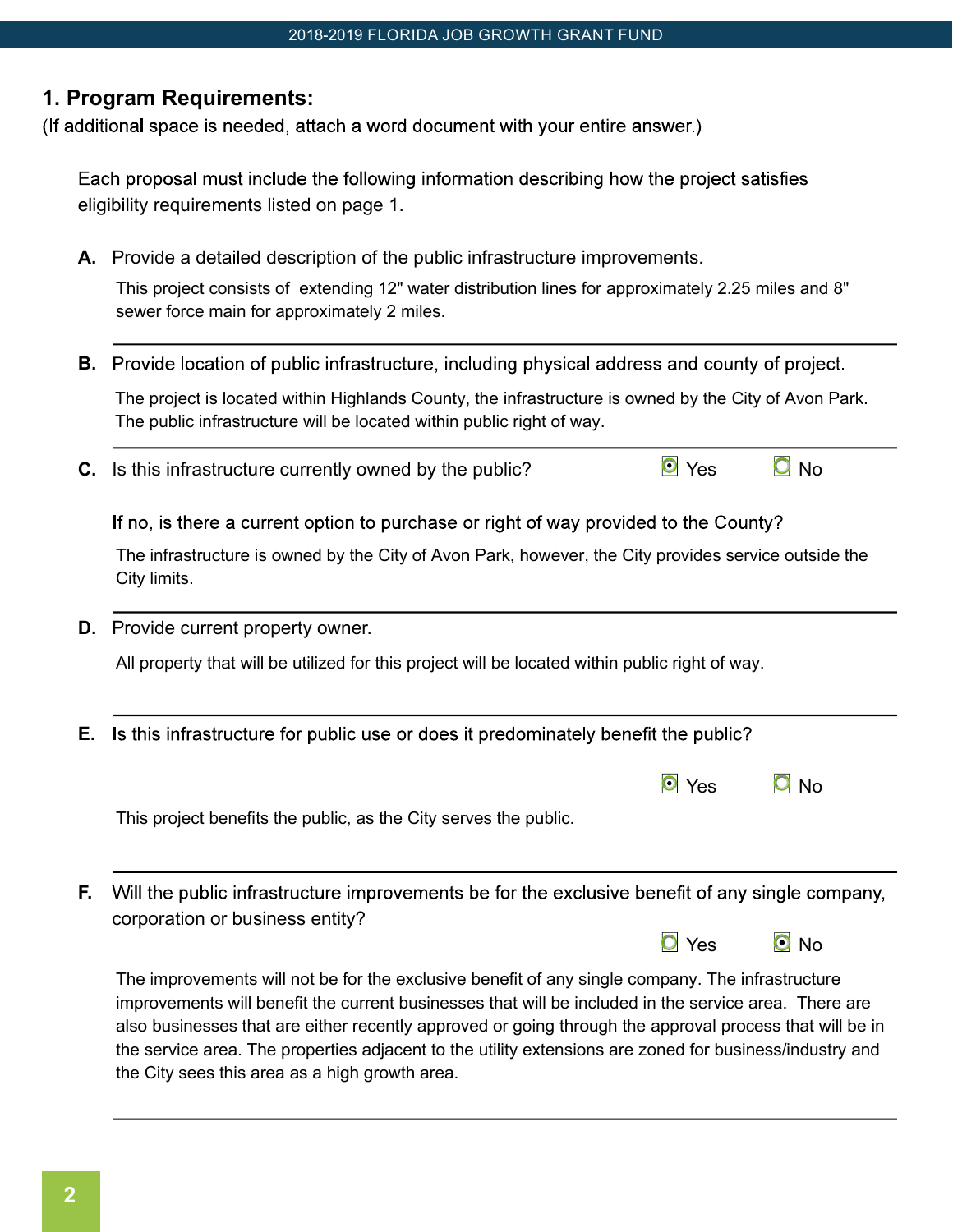- G. Provide a detailed description of, and quantitative evidence demonstrating, how the proposed public infrastructure project will promote:
	- Economic recovery in specific regions of the state;
	- Economic diversification; or
	- Economic enhancement of a Targeted Industry (View Florida's Targeted Industries here).
		- o Describe how the project will promote specific job growth. Include the number of jobs that will be retained or created, and in which industry(ies) the new net jobs will be created using the North American Industry Classification System (NAICS) codes. Where applicable, you may list specific businesses that will retain or create jobs or make capital investment.
		- o Provide a detailed explanation of how the public infrastructure improvements will connect to a broader economic development vision for the community and benefit additional current or future businesses.

See attached explanation.

# 2. Additional Information:

(If additional space is needed, attach a word document with your entire answer.)

A. Provide the proposed commencement date and number of days required to complete construction of the public infrastructure project.

Commencement would start as soon as the grant is accepted and agreement has been negotiated.

Project is slated to be completed by July 2019.

**B.** What permits are necessary for the public infrastructure project?

FDEP permits for water/waste water extensions. FDOT permits to construct utilities in the DOT right of way. Highlands County Utility permits to construct utilities in county right of way. CSX permit to construct utilities under railroad.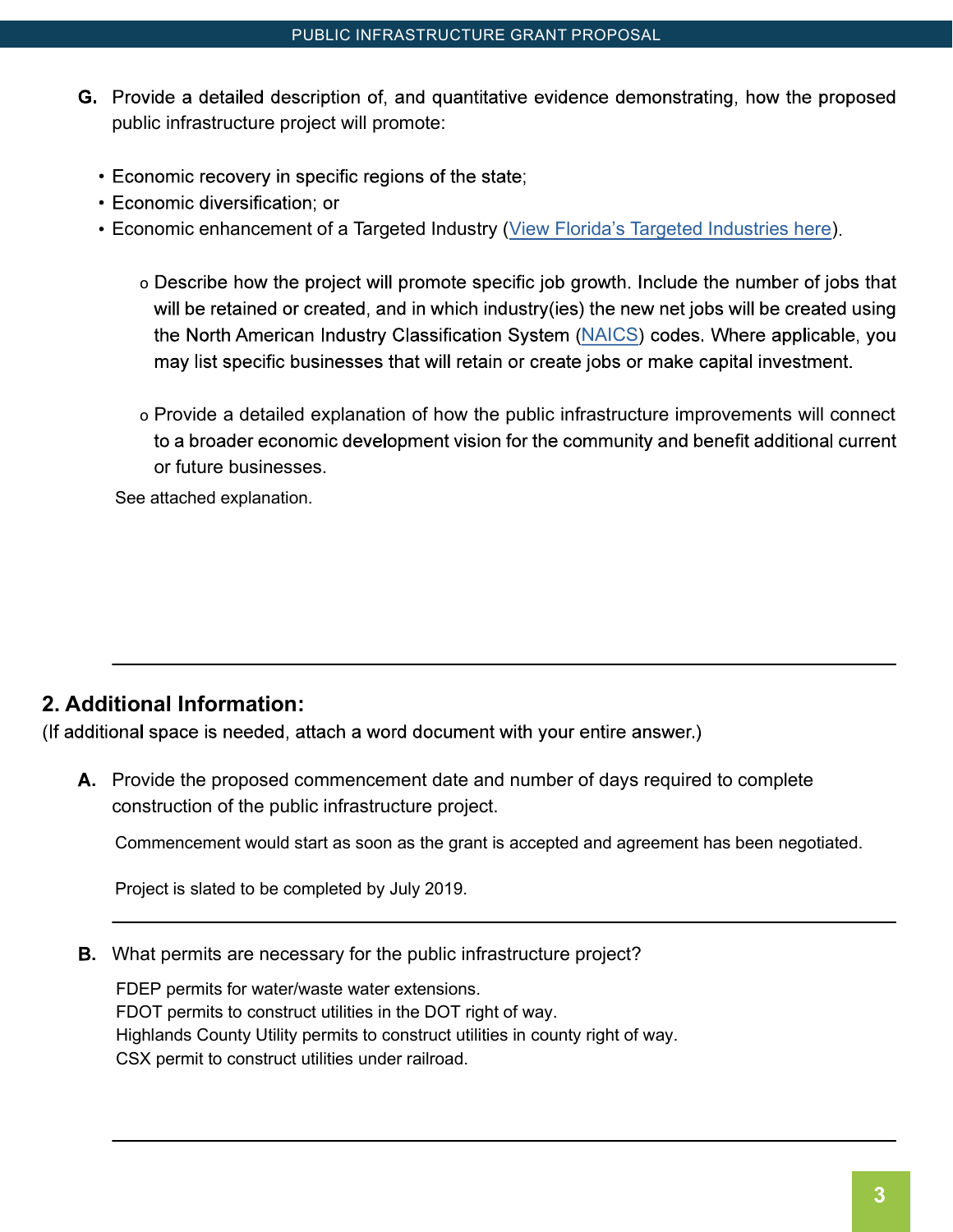C. Detail whether required permits have been secured, and if not, detail the timeline for securing these permits. Additionally, if any required permits are local permits, will these permits be prioritized?

Permits haven't been secured, but can be secured timely within the slated July 2019 completion goal. Local permits will be prioritized.

D. What is the future land use and zoning designation on the proposed site of the infrastructure improvements, and will the improvements conform to those uses?

Majority of parcels adjacent to proposed utility extension are zoned Commercial, Industrial and Agriculture. Agriculture parcels can pursue zoning and future land use changes as needed.

E. Will an amendment to the local comprehensive plan or a development order be required on the site of the proposed project or on adjacent property to accommodate the infrastructure and potential current or future job creation opportunities? If yes, please detail the timeline.

 $\equiv$ 

 $\overline{a}$ 

| No.                                                                                                                   | <b>O</b> Yes       | $\bullet$ No      |
|-----------------------------------------------------------------------------------------------------------------------|--------------------|-------------------|
| <b>F.</b> Is the project ready to commence upon grant fund approval and contract execution? If no,<br>please explain. | O Yes              | $\overline{O}$ No |
| Yes.                                                                                                                  |                    |                   |
| G. Does this project have a local match amount?                                                                       | $\overline{O}$ Yes | $\bullet$ No      |
| If yes, please describe the entity providing the match and the amount.                                                |                    |                   |

H. Provide any additional information or attachments to be considered for this proposal. Maps and other supporting documents are encouraged.

See attached map/sketch for water and waste water extension. See attached letters of support from Duke Energy, Highlands County Economic Development, Nucor Steel, and Sun Pure Holding.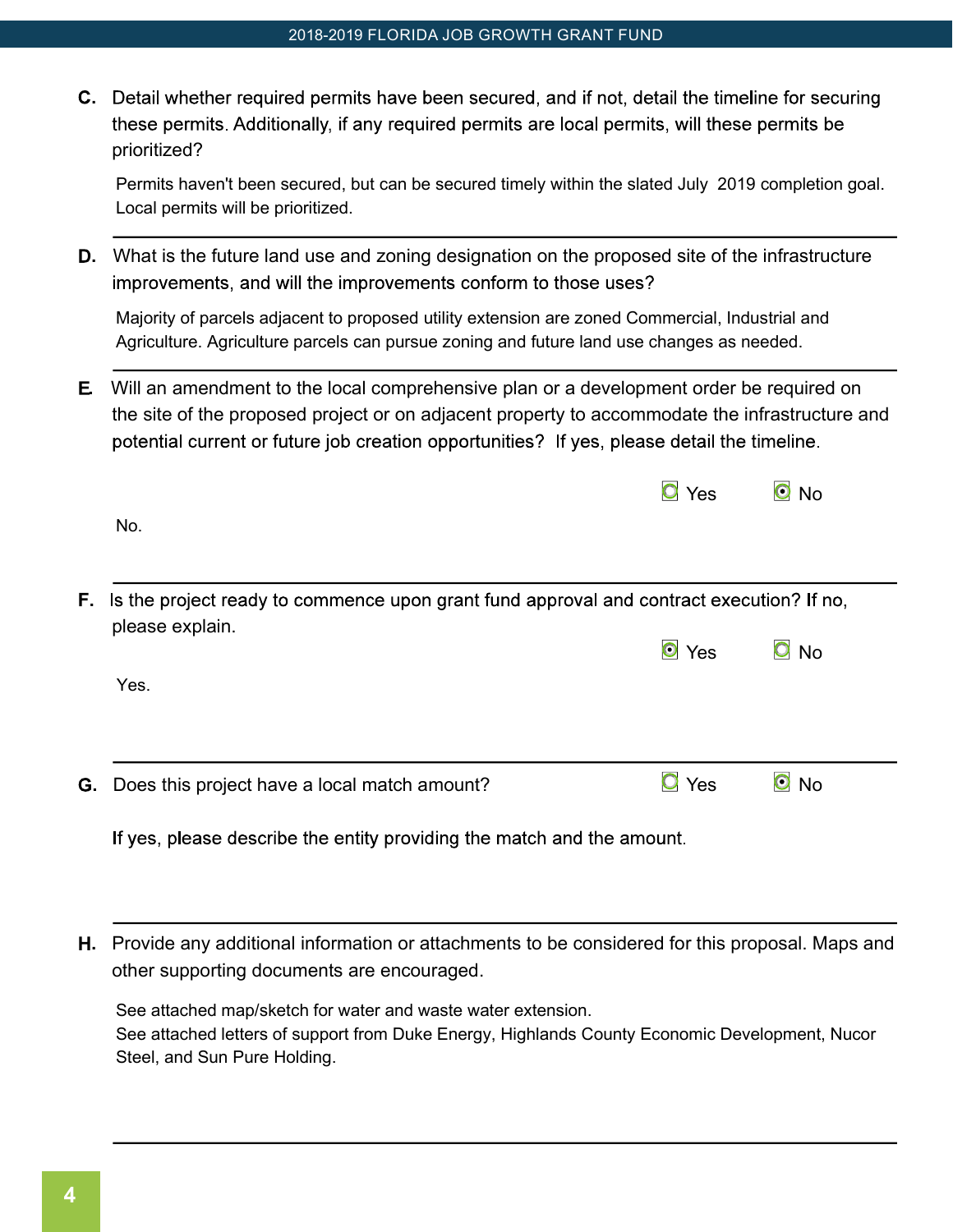# 3. Program Budget

(If additional space is needed, attach a word document with your entire answer.)

Estimated Costs and Sources of Funding: Include all applicable public infrastructure costs and other funding sources available to support the proposal.

|    | 1.) Total Amount Requested                               | \$971,500         |                   |  |
|----|----------------------------------------------------------|-------------------|-------------------|--|
|    | Florida Job Growth Grant Fund                            |                   |                   |  |
| А. | <b>Other Workforce Training Project Funding Sources:</b> |                   |                   |  |
|    | City/County                                              | $\overline{\Phi}$ |                   |  |
|    | <b>Private Sources</b>                                   | \$                |                   |  |
|    | Other (grants, etc.)                                     | \$                | Please Specify: _ |  |
|    | <b>Total Other Funding</b>                               | \$                |                   |  |
|    |                                                          |                   |                   |  |
|    | <b>B.</b> Public Infrastructure Project Funding Sources: |                   |                   |  |
|    | Construction                                             | \$867,000         |                   |  |
|    | Reconstruction                                           | \$                |                   |  |
|    | Design & Engineering                                     | \$104,500         |                   |  |
|    | <b>Land Acquisition</b>                                  | \$                |                   |  |
|    | Land Improvement                                         | \$                |                   |  |
|    | Other                                                    |                   | Please Specify:   |  |
|    | <b>Total Project Costs</b>                               | \$971,500         |                   |  |

Note: The total amount requested must equal the difference between the workforce training project costs in 3. and the other Public infrastructure project funding sources in 2.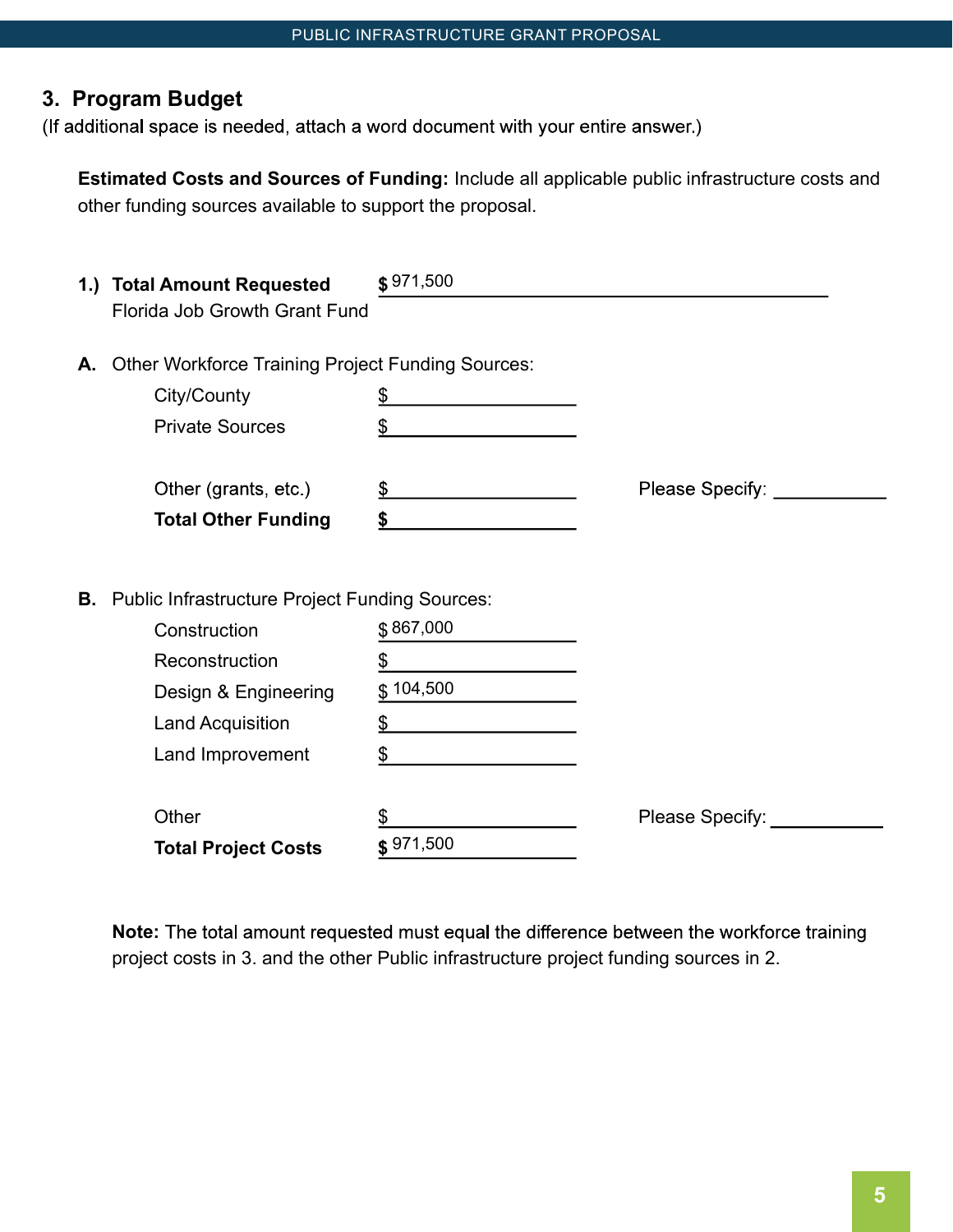C. Provide a detailed budget narrative, including the timing and steps necessary to obtain the funding and any other pertinent budget-related information.

Materials estimate: \$367,500.00 Construction estimate: \$499,500.00 Engineering and design estimate: \$104,500.00

### 4. Approvals and Authority

(If additional space is needed, attach a word document with your entire answer.)

A. If the governmental entity is awarded grant funds based on this proposal, what approvals must be obtained before it can execute a grant agreement with the Florida Department of Economic Opportunity (e.g., approval of a board, commission or council)?

Approval by City Council.

If board authorization is not required, who is authorized to sign?

Approval from City Council, signature by City Manager.

- **B.** If approval of a board, commission, council or other group is needed prior to execution of an agreement between the governmental entity and the Florida Department of Economic Opportunity:
	- i. Provide the schedule of upcoming meetings for the group for a period of at least six months.
	- State whether entity is willing and able to hold special meetings, and if so, ii. upon how many days' notice.

See attached schedule.

Council will hold special meetings, 48 hour notice is required.

C. Attach evidence that the undersigned has all necessary authority to execute this proposal on behalf of the governmental entity. This evidence may take a variety of forms, including but not limited to: a delegation of authority, citation to relevant laws or codes, policy documents, etc.

See attached letter of delegation of authority from Interim City Manager.